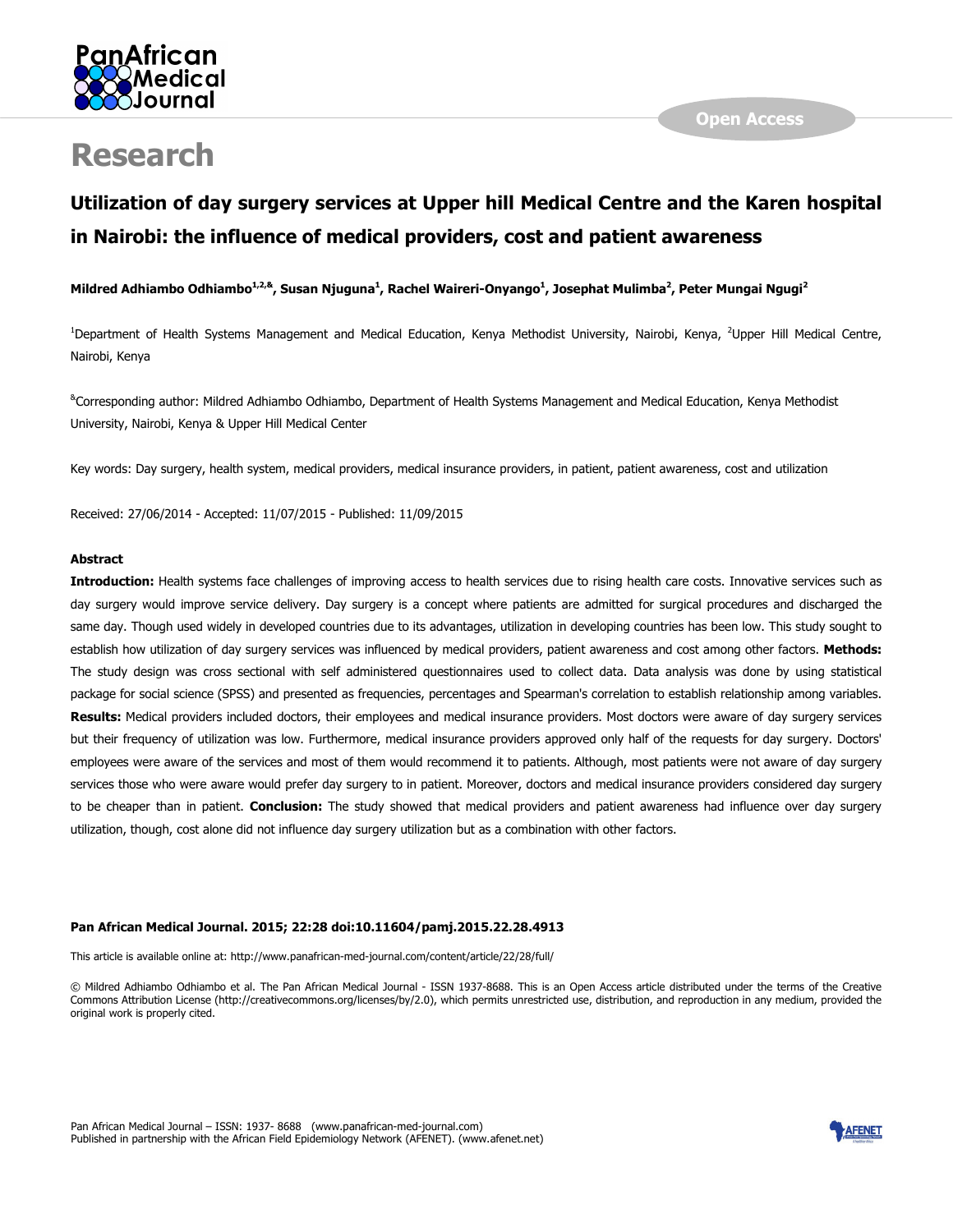## Introduction

The health system environment is continuously evolving to meet new health challenges. Escalating health care costs and increase in demand for health services are some of the issues hampering access to health services worldwide. The concept of Day surgery has been implemented in developed countries to reduce the cost of surgery and improve access to health services [1]. Day surgery, also referred to as ambulatory surgery is a concept where a patient undergoes surgery and is discharged the same day. First introduced by Dr James Nicoll who performed paediatric surgeries in a free standing Day Surgery Unit (DSU), the concept took several years to be accepted [2]. Day Surgery Units are classified as hospital integrated hospital autonomous, hospital satellite and stand alone or free standing units. A hospital integrated DSU shares the same roof as the rest of the hospital while hospital autonomous is housed within the hospital compound but not under one roof. Conversely, hospital satellite is owned and managed by the hospital but is found in a different location or town while stand alone or free standing DSUs are not affiliated to any hospital [3]. The first DSU established in 1962 in USA was hospital integrated followed by a free standing DSU in 1969. Dramatic increase in DSUs was seen in USA, Canada, UK and Australia between 1970s and 1980s. Increasing numbers of DSUs prompted formation of associations to promote quality standards, expansion, education and research [2]. In Africa slow adoption has been attributed to; poor compliance to bookings, cancellations caused by lack of resources in public institutions, complicated procedures as patients seek medical care late, poor communication and infrastructure that may delay access to emergency care. Moreover, stand-alone DSUs are rare in Africa and more so in rural areas due to fear of not being able to handle emergencies [4, 5].

In Kenya, most private hospitals perform day surgery procedures using the same theatres and recovery wards as inpatients instead of designated Day Surgery Units. The first Integrated DSU was set up at the Nairobi hospital in 1998 but has since changed into a short stay facility that accommodates patients for forty eight hours. Upper Hill Medical Centre Day Surgery Unit was the first stand-alone DSU set up in October 2002 and the trend is being emulated. In spite of the minimal literature on existence of DSU's, they are known to provide support to the Kenyan health system [6]. Day surgery utilization determines revenue collection and viability of the unit. Due to the high costs of managing hospital theatres and DSU, optimum utilization of the operating rooms is a management concern [7]. However, various internal and external factors influence utilization of day surgery services globally. Internal factors focus on management aspects such as scheduling and turn-around time, ensuring optimum utilization of operating rooms. While, external factors include: patient awareness, attitude of doctors and medical insurances towards day surgery and cost of procedures [7]. This study focused on how utilization is influenced by medical providers, cost and patient awareness which are external factors. Day surgery utilization is a health system concern as it directly affects various health system building blocks (pillars). A review of external factors in relation to the pillars revealed that patient awareness determined access as knowledgeable patients would make informed decisions while seeking healthcare services. The attitude of doctors determined how responsive and reactive they were as required by the human resource building block. While, the insurance providers have a responsibility of motivating doctors to improve their services or provide appropriate services by ensuring health services are affordable and accessible. This study was focusing on the service delivery pillar of the health system. Finance and health workforce complement activities to improve service delivery.

## Methods

The study was done at Upper Hill Medical Centre doctor's offices, the Karen Hospital surgical clinics, offices of medical insurance providers and doctors' clinics in Nairobi, Kenya. The study design was cross-sectional with data being collected at a point in time. The target population included 44 case managers from medical insurances and representatives in companies offering outpatient medical insurance to patients at UHMC and Karen Hospitals; all doctors in Nairobi (2090) from various specialties were targeted to reduce bias; (43) doctors' employees and (6640) patients from outpatient surgical clinics at Karen Hospital and doctors' clinics at UpperHill Medical Centre. Cluster sampling was used to determine doctors' population, stratified sampling to group doctors into various specialties and convenience sampling to identify respondents from the list. Random sampling was used to select patients and doctors' employees, while, stratified sampling was used for MIPs. All the total of 753 out of 803 sampled responded. Self-administered questionnaires were used to collect the data which took three months. The questionnaires were written in simple language and had standardized questions developed in relation to the objectives. Ethical approval was obtained from Kenya Methodist University's Institutional Research and Ethics Committee (IREC); Ethical committees of Upper Hill Medical Centre and Karen Hospital. Data was analysed as frequencies and percentages. Spearman's correlation was applied to establish relationships among variables and cross tabulation of descriptive data was also done using statistical package for social science (SPSS).

## Results

## Influence by Medical Providers

Medical providers included doctors, medical insurance providers and doctors' employees.

#### **Doctors**

Doctors were divided into General practitioners (GPs), surgeons and anaesthetists. The study revealed that 195(98.5%) GPs were aware of the services while, 89(92.7%) surgeons and 10(100%) anaesthetists had used the services. Furthermore, 178 (89.9%) GPs were seen to refer patients while only 20 (10.1%) did not. However, most surgeons 51(61.5%) and anaesthetists 5(50%) used day surgery only once a week; 31(32.3%) surgeons and 2(20%) anaesthetist 2-3 times a week; 5(5.2%) surgeons and 2(20%) anaesthetists 4-10 times a week and only 1(1%) surgeon and 1(10%) anaesthetist used the services more than 10 times a week. Patient safety at home, pain control and risk of complications were some of the disadvantages that would discourage utilization; all the doctors were not deterred from using day surgery because of the specific disadvantages. Neither the anaesthetists nor GPs would refuse to use day surgery because of pain though, 3(1.5%) of GPs would be reluctant due to risk of complications. However, when the factors were combined 8(80%) anaesthetists, 93(96.9%) surgeons and 191(96.5%) GPs would be reluctant to use day surgery (Table 1). Factors that encouraged use of day surgery such as reduced cost would influence only 14(7.1%) GPs, 17(17.7%) surgeons and none of the anaesthetists; early ambulation would influence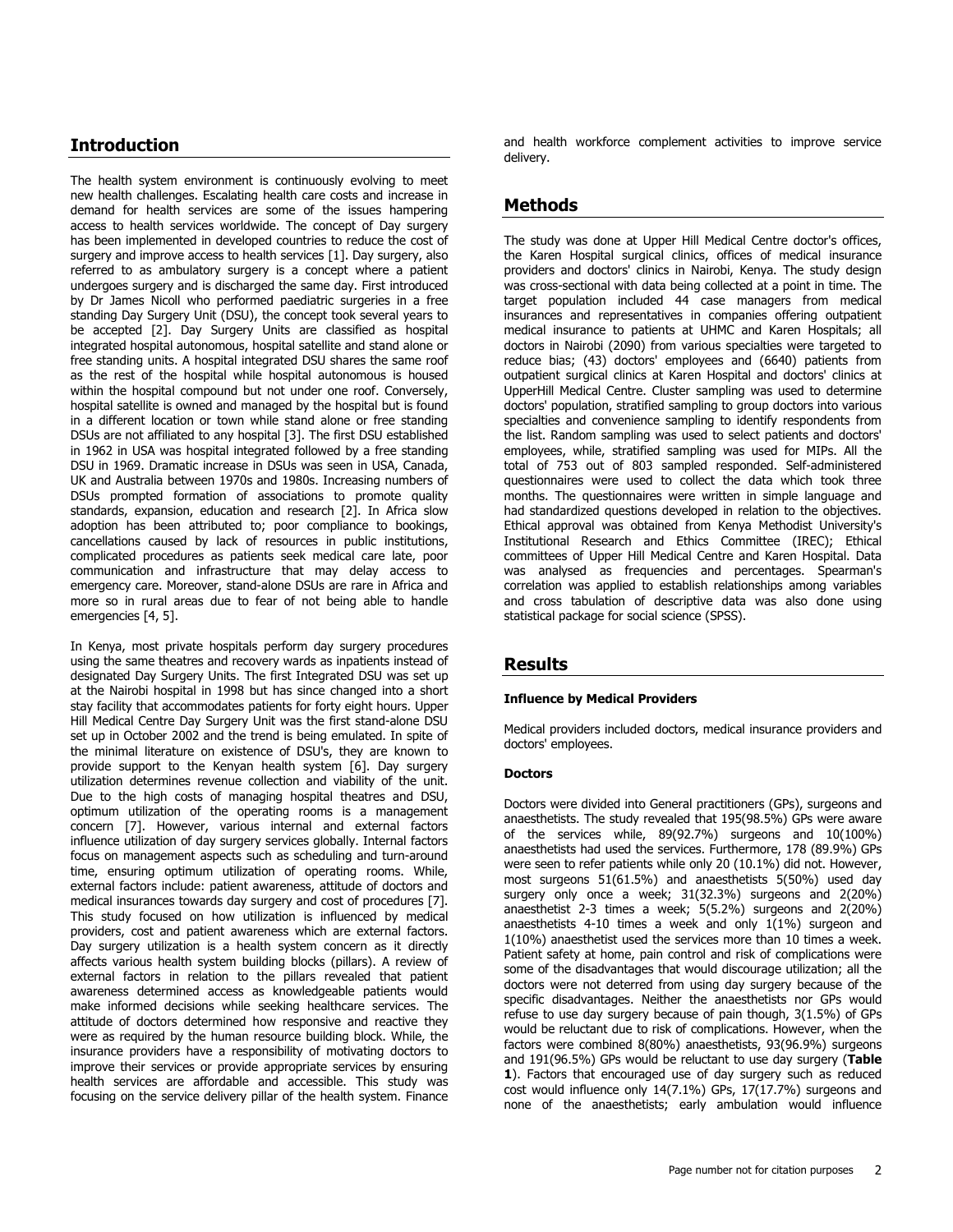5(2.5%) GPs while, patient's choice would influence 11(11.5%) surgeons. Very few surgeons 20(20.8%) would use day surgery because it was provided by the hospital while only 1(1%) surgeon would use a particular type of day surgery because it had access to hospital services in case of an emergency after discharge and 6(3%) GPs would prefer day surgery because of comfort of patient recovering with family members at home. However, a combination of the factors would influence 173(87.4%) GPs, 46(47.9%) Surgeons and 10(100%) anaesthetists to use day surgery.

#### Medical Insurance providers (MIPs)

Most providers had existed for more than 10years 25(80.6%) compared to 3(9.7%) who had been there between 3-5years and 1(3.2%) for less than 2years. In spite of the long existence for majority of providers only 15(48.4%) of the requested day surgery procedures were approved mainly due to a combination of factors. Individual factors had minimal influence as type of procedure determined only 1(3.2%) approval and lower costs 2(6.5%), though, company policy influenced the decision to approve most 13(41.9%) requests. However, approvals are also influenced by insurance providers 1(3.2%), patients 2(6.5%) and doctors 16(51.6%), while a combination of insurance providers, patients and doctors would influence 12(38.7%) of MIPs to give approval. Amount of money approved for procedures is mainly determined by complexity of procedure 23 (74.2%) but not by doctors fees 3(9.7%) or combined factors 5(16.1%). MIPs would not be discouraged from approving day surgery because of disadvantages such as pain control 1(3.2%); risk of complications 15(16.1%); patient's general condition 1(3.2%) and capacity of medical centre 1(3.2%) but when the factors are combined it would discourage 23(74.2%) of providers. Moreover, factors discouraging utilization would influence approval of day surgery service with p value of 0.426. Medical insurance providers would rather educate surgeons 13(41.9%), than give incentives (19.4%), dictate terms 2(6.5%) or a combination of the factors 10(32.3%) in order to encourage utilization of day surgery services. Spearman's correlation results reveal that determinants are influenced by motivation factors with a p value of 0.396 and approval of day surgery with a p of 0.359. Consequently, utilization of day surgery services may add value to patients and MIPs. According to 1(3.2%) of respondents it would reduce premiums for patients; improve access of healthcare services 17(54.8%); increase number of insured patients 1(3.2%); increase profits for companies 3(9.7%) while, a combination of the factors would influence 9(29%) of respondents. Opinion of MIPs on day surgery would influence approval significantly with a p- 0.360; while individuals influencing day surgery may be influenced by motivation factors p-0.481 (Table 2).

#### Doctors' Employees

These were nurses 18(39.1%), Secretaries 19 (41.3%); other support staff 9(19.6%).Most of them 45(97.8%) have heard of day surgery services, while only 1(2.2%) has not heard and their main source of information are the doctors 38(82.6%) while others are friends 5(10.9%), newsletter 3(6.5%). Due to the awareness of day surgery services 43(93.5%) of doctors' employees would recommend the services to patients, however, some of them would be discouraged to use day surgery due to challenges of taking care of operated site at home 2(4.3%); pain at home 3(6.5%); fear of developing complications 33(71.7%), while the three factors combined would only discourage 8(17.4%) of the doctors' employees. Most doctors' employees 33(71.7%) are motivated to use day surgery due to reduced cost, recovery at home and early return to work as a combination of factors. While, spearman's correlation results reveal that duration of service of doctors' employees would influence their referral habits with a high

significance of 99.68%; as well as factors that encourage utilization which is significant with a p- value of 0.350.

#### Patient Awareness

According to the results, 265(69%) of patients have heard of day surgery and 119(31%) have not, while, 270(70.3%) would opt to use day surgery and 114(29.7%) would opt for inpatient services. Though, 346(90.1%) of patients would recommend day surgery services to others. Most patients 175 (45.6%) would suggest to their doctor about day surgery; while, 6 (1.6%) will suggest to the insurance; 146 (38%) to both the doctor and insurance and only 57 (14.8%) would keep quiet. Although, results from MIPs reveal that only 2(6.5%) of patients would influence MIPs to use day surgery while 16 (51.6%) of doctors would influence the MIPs (Table 3).

#### Cost factors influencing utilization

According to 88(91.7%) of doctors and 28(90.3%) of MIPs day surgery services are cheaper than in patient while, 2(6.5%) of MIPs and 6(6.3%) of doctors say the costs are similar to inpatient and 1(3.2%) of MIP and 2(2.15) of doctors consider day surgery more expensive than in patient. Medical insurance providers had the authority to decide whether to allocate day surgery services under patients' inpatient or outpatient cover. This study revealed that most approvals 17(54.8%) were done under outpatient cover rather than inpatient 14(45.2%). Among doctors 79 (82.3%) preferred fee for service against 2(6.5%) MIPs while 28(90.3%) MIPs preferred discounted fee for service which was only supported by 16(16.7%) doctors (Table 4). Patients used different ways of paying bills, in this study 183(47.7%) patients paid cash, 51(13.3%) were paid for by the employer and 150 (39.1%) paid through insurance. Patient's level of education had an influence on the source of income, most college 62(16.14%) and university educated patients 74 (19.27%) had their hospital bills paid by the insurance or employers. While, ages between 26-35yrs had the majority employed or running a business; the highest numbers of unemployed were between 18-25 years as they were likely to be going through college.

## **Discussion**

The The role of medical providers from the study indicated that the doctors were aware of day surgery services, which is contrary to previous studies showing that most countries especially in Africa are still struggling with creating awareness among doctors [3]. Popularity of day surgery has been attributed to its lower costs [1-3] contrary to the results of this study where cost on its own would not influence doctors and medical insurance providers to use day surgery. Medical insurance providers in this study approved only 48.4% of requests unlike providers in USA who give 100% approval to encourage day surgery. In this study lower cost on its own had minimal influence on the doctors [8]. Due to utilization challenges in USA, a decision was made to give incentives to doctors [9]. While, this study found that MIPs in Kenya prefer to educate surgeons rather than give incentives or dictate terms. Study on remuneration revealed that neither doctors nor MIPs would consider capitation or salary as a way of remuneration. Though, insurance providers in other studies preferred to use capitation [10]. Doctors preferred fee for service while MIPs preferred discounted fee for service. This disparity would lead to challenges with approval and day surgery utilization. Despite awareness and willingness to refer patients for day surgery procedures, some of the employees are discouraged by fear of complications. Though, these can be prevented through proper patient selection and having skilled surgeons [1, 11]. Patient awareness was 69% while, 70.3% preferred day surgery which was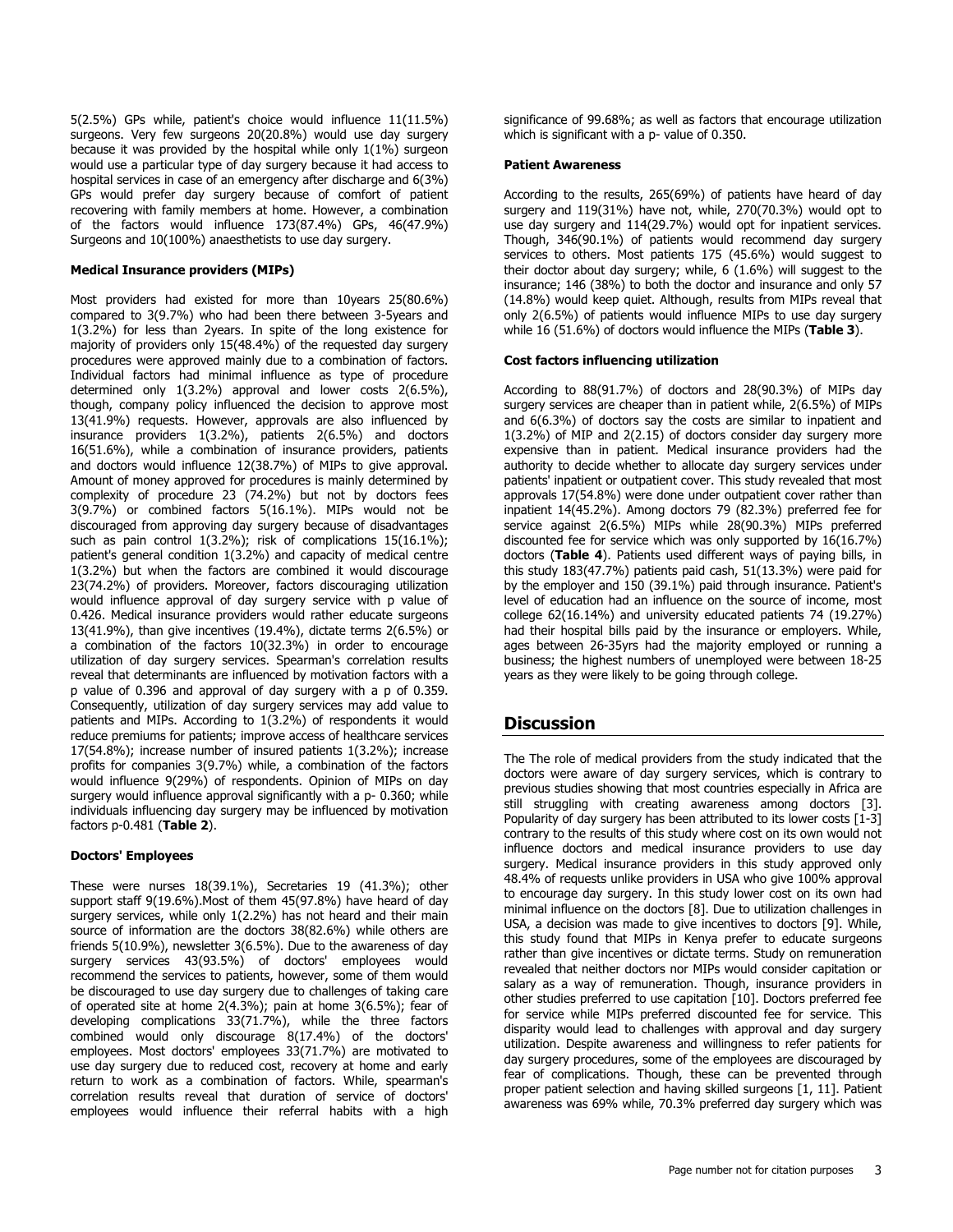low compared to a UK study that indicated 80% of patients preferred day surgery [11]. Patients of various age groups and college educated patients paying cash were the highest in number while those paid for by the medical insurance providers were few. This was contrary to proposals by World Health Organization that ways to reduce out of pocket expenditures be sought [12].

## Conclusion

Doctors were aware of day surgery services though they rarely used the services, while medical insurance providers were not approving most requests for day surgery procedures. Most patients were not aware of day surgery services but those who were aware would consider using day surgery rather than in patient services while, lower cost of day surgery services on its own did not influence doctors and medical insurance providers to use day surgery. Medical providers and patient awareness had an influence on utilization of day surgery services. Cost on its own did not influence utilization of day surgery services but in combination with other factors. The study recommends education to all medical providers on day surgery and need for a policy to guide medical insurance provider on utilization of day surgery services. Educating medical insurance providers on the cost saving aspect of day surgery as opposed to inpatient and improving patient awareness on benefits of day surgery to increase utilization of the services.

## Competing interests

The authors declare no competing interests.

## Authors' contributions

All authors have contributed to this study in ways consistent with ICJME authorship criteria. All authors read and approved the final manuscript.

## Acknowledgments

We wish to acknowledge the Management of Upper Hill Medical Centre, Management of Karen Hospital, Management of Insurance Companies and private practitioners that supported this study.

#### Tables

Table 1: factors discouraging doctors from using day surgery services

Table 2: correlation results for medical insurance providers

Table 3: factors discouraging day surgery utilization among patients

Table 4: opinion of doctors and MIPs on doctors' remuneration

## References

1. Castoro Carlo, Bertinato Luigi, Baccaglini Ugo, Drace, christina, McKee Martin. Day surgery: making it happen. Policy Brief: European Observatory on Health Systems. 2007. www.euro.who.int/document/e90295.pdf. Access on 27 June 2014. Google Scholar

- 2. Lemos Paulo, Jarret Paul, Philip Beverly. Day surgerydevelopment and practice. International Association for Ambulatory Surgery. 2006. Retrieved from http://www.iaasmed.com/files/historical/DaySurgery.pdf. Access on 27 June 2014. Google Scholar
- 3. Kakande Ignatius, Nassali G, Kituuka Olivia. Day surgery: the norm for elective surgery. East and Central African Journal of Surgery. 2005; 10(2). Retrieved from Surgery. 2005; 10(2). Retrieved from http://www.bioline.org.br/pdf?js05020. Access on 27 June 2014. Google Scholar
- 4. Agbakwuru Elugwaraonu, Faponle Adam, Adesunkanmi Abdulrasheed, Ogundoyin Olukayode. Practice and acceptance of day-care surgery in a semi-urban Nigerian hospital. East African Medical Journal. 2001; 78(4). PubMed | Google **Scholar**
- 5. Ojo Elogwuche. Day case surgery and developing countries a review. Nigerian Journal of clinical practice. 2010; 13(4): 459- 466. PubMed | Google Scholar
- 6. Muga Richard, Kizito Paul, Mbayah Michael, Gakuruh Terry. Overview of the health system in Kenya. 2004. Retrieved from http://dhsprogram.com/pubs/pdf/spa8/02chapter2.pdf. Access on 27 June 2014. Google Scholar
- 7. Cole Ben, Hislop. Grading system in day surgery: effective utilization of theatre time. Journal of Royal College of Edinburgh. 1998; 43 (2): 87-88. PubMed | Google Scholar
- 8. Duffy S, Farley D. Patterns of Decline among Inpatient Procedures. Public Health Reports. November/December 1995; (110): 674-681. PubMed | Google Scholar
- 9. Van den Berg Michael, de Bakker Dinny, Westert Gert, van der Zee Jouke, Groenewegen Peter. Do list size and remuneration affect GPs? decisions about how they provide consultations? Health Services Research. 2009; 9(39). PubMed | Google **Scholar**
- 10. Lagoe Ronald, Milliren John. Changes in ambulatory surgery utilization 1983-88: a community- based analysis. American Journal of Public Health. 1990; 80: 869-871. PubMed | Google Scholar
- 11. Kroneman Madelon, Westert GP, Groenwegen Peter, Delnoij D. International variations in availability and diffusion of alternatives to in-patient care in Europe: the case of day surgery. Journal of Ambulatory Surgery. 2001; 9: 147-154. PubMed | Google Scholar
- 12. World Health Organization. Designing Health Financing Systems to reduce Catastrophic Health Expenditure. Technical Briefs for Policy-Makers World Health Organization Department of Health Systems Financing. Health Financing Policy. 2005 Retrieved from www.who.int/health\_financing/pb\_2.pdf. Access on 27 June 2014. Google Scholar